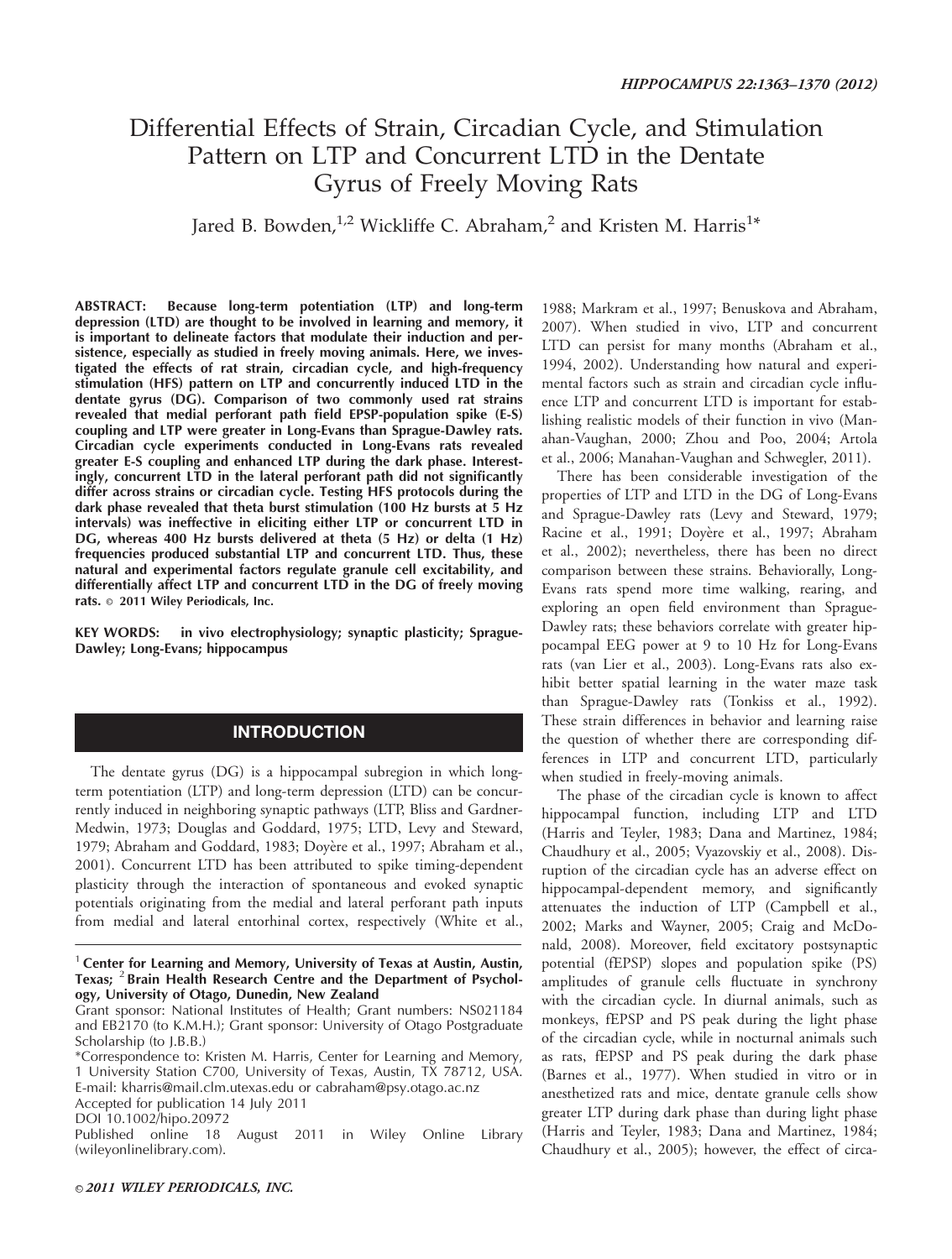dian cycle on either LTP or LTD has not been tested in awake animals. Here, we investigated whether circadian cycle influences LTP and concurrent LTD in freely moving rats.

Robust LTP occurs in the DG when perforant path inputs are activated with delta (1 Hz) spacing of 400 Hz pulse bursts (Douglas and Goddard, 1975; Winson and Dahl, 1986). Similarly, robust LTP occurs in area CA1 when Schaffer collaterals are activated by theta-burst stimulation (TBS), characterized by 5 Hz spacing of 100 Hz pulse bursts (Larson and Lynch, 1986; Staubli and Lynch, 1987; Abraham and Huggett, 1997; Raymond and Redman, 2006). TBS has also been shown to induce LTP in the DG of anesthetized rats (Christie et al., 1995a), but its efficacy in awake rats is largely unknown (Hargreaves et al., 1998). This is an important issue because theta is a naturally occurring frequency in the hippocampal EEG, and thus TBS is thought to be physiologically relevant (Larson and Lynch, 1986; Larson et al., 1986). Hence, we investigated whether TBS protocols could produce LTP and concurrent LTD in the DG in freely moving rats.

# **METHODS**

#### Surgery

Adult (17–25 weeks old) male Long-Evans and Sprague-Dawley rats were anesthetized (ketamine, 75 mg/kg s.c.; domitor, 0.5 mg/kg s.c.), placed in a stereotaxic apparatus (Kopf, Tujunga, CA) and chronically implanted with two monopolar stimulating electrodes and one monopolar recording electrode (Abraham et al., 2001). Each electrode was fabricated from Teflon-insulated stainless steel wire  $(75 \mu m)$  tip diameter) and had a resistance  $<$ 10  $\Omega$ . The stimulating electrodes were placed in the medial (from lambda: 4 mm lateral) and lateral (from lambda: 5 mm lateral) perforant path fibers as they run in the angular bundle; the recording electrode was placed in the dentate hilus (from bregma: 3.8 mm posterior, 2.5 mm lateral, Fig. 1A). Final electrode positions were adjusted to maximize the evoked field potentials for each pathway. Once positioning was finalized, electrodes were wired into a plastic socket that was secured to the skull with acrylic resin. Upon completing all surgical procedures, rats were administered antisedan (0.05 mg/ kg s.c.) and closely monitored over a 2-week recovery period before being tested for stable electrophysiological recordings. All procedures were approved by the University of Otago Animal Ethics Committee, and complied with all NIH requirements for the humane care and use of laboratory rats.

## Recording Procedures

All experimental procedures were conducted while rats were in a quietly alert state (Abraham et al., 2002), and took place during either the light or dark phase of the circadian rhythm, depending on the experiment. Between procedures, rats were singly housed in standard rodent cages, and provided with ad libitum access to food and water. Stimulation was administered



FIGURE 1. Electrophysiology methods. (A) Positions for stimulation electrodes in medial and lateral perforant paths, and the recording electrode in the hilus. (B–D) HFS protocols used to test for LTP on the medial path and concurrent LTD on the lateral path.

in the form of biphasic square-wave pulses: test pulses at 150 ls half-wave duration, high frequency stimulation (HFS) at 250 µs half-wave duration. Evoked potentials were amplified, band-pass filtered (0.3–3 kHz), recorded at a sample rate of 10 kHz, and stored on a computer for off-line analysis. Stimulation protocols and data acquisition applications were programmed with Labview software (National Instruments).

#### Electrophysiology

Medial and lateral path waveforms were evaluated with a standard set of electrophysiological tests. Paired-pulse testing was used to establish that stimulating electrodes were positioned in dissociable fiber pathways (McNaughton and Barnes, 1977). Convergence testing was used to verify that medial and lateral electrodes were activating a common set of postsynaptic granule cells (McNaughton and Barnes, 1977; Abraham and Goddard, 1983). Wave-shape dimensions were tested against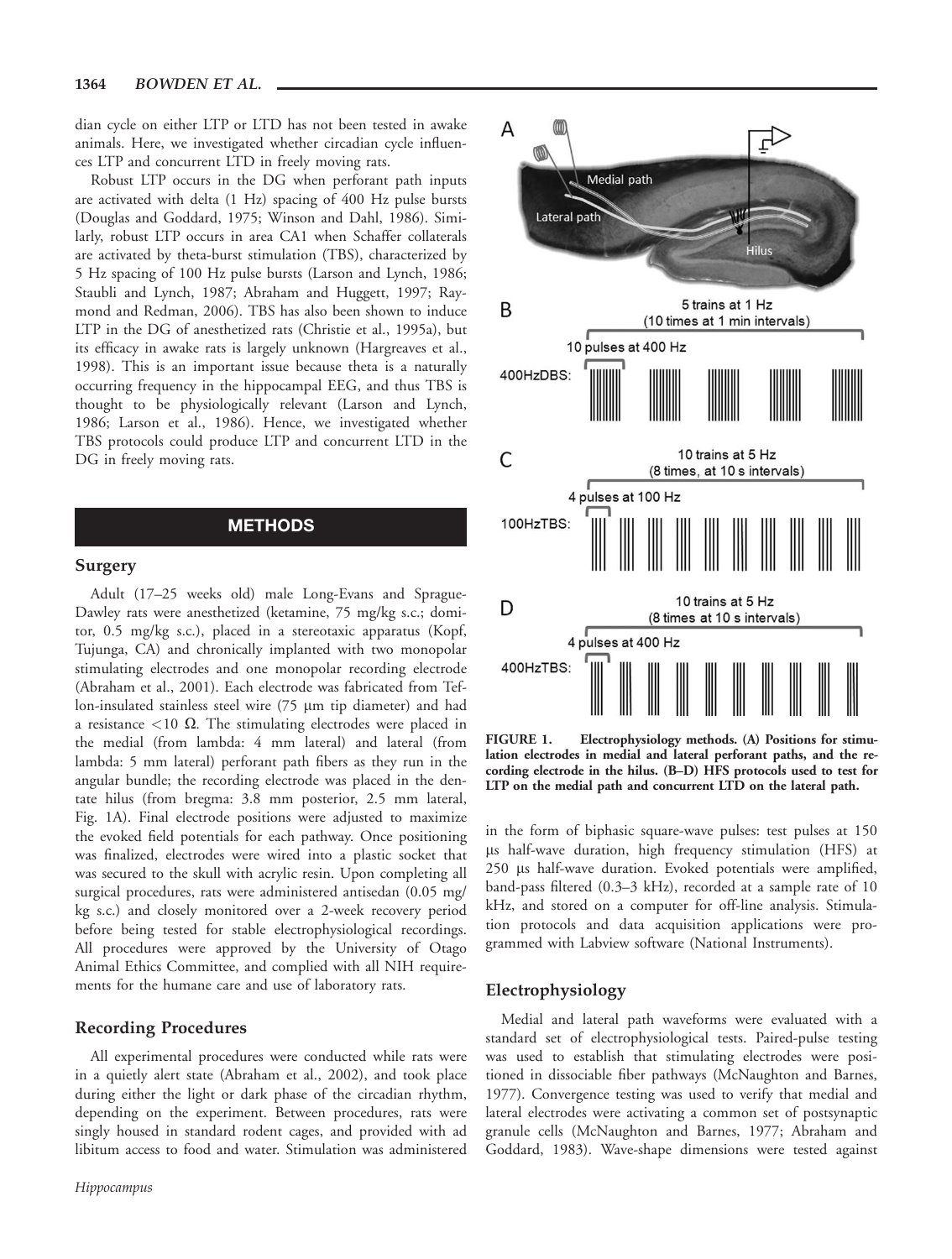

FIGURE 2. Effect of rat strain on I/O electrophysiology. (A) Medial and lateral path waveforms averaged across two sweeps, and displayed at stimulation intensities 20%, 40 and 100% of maximum (40 µA, 80 µA, and 200 µA stimulation intensity) for representative Long-Evans (LE) and Sprague-Dawley (SD) rats. Scale bars:  $5$  mV,  $5$  µs. (B) Strain differences between the medial path fEPSP slopes were small, but nevertheless significantly greater along the I/O curve for Long-Evans versus Sprague-Dawley rats. (C) Medial population spike amplitudes (PS) were markedly and significantly greater along the I/O curves for the Long-Evans rats. (D) Equivalent fEPSP slopes produced significantly larger PS amplitudes demonstrating greater E-S coupling in the Long-Evans rats.

previously defined criteria (Abraham and Goddard, 1983; Abraham et al., 2001). Rats with recordings that did not satisfy these criteria were excluded.

The initial slope of the fEPSP  $(mV/\mu s)$  and the amplitude of the PS (mV) were measured for each response. Input–output (I/O) testing was used to measure medial and lateral path waveform parameters (fEPSP and PS) across a range of stimulation intensities  $(20-200 \mu A)$  that were delivered as ascending and descending sequences (20  $\mu$ A steps). The test-pulse stimulation intensity used for subsequent baseline testing was set to evoke medial path waveforms with fEPSP slopes  $\geq$ 3.5 mV/ $\mu$ s in association with PS amplitudes  $\sim$  2 to 4 mV, at a stimulation current  $\leq 500$  µA. Lateral path waveforms had fEPSP amplitudes  $\geq$ 4 mV at stimulation currents  $\leq$ 500 µA. For baseline sessions, test pulses were administered alternately to medial and lateral paths every 15 s for a period of 30 min; these sessions were conducted once every 2 days and continued until medial and lateral fEPSP slope averages exhibited a variance of  $\leq$ 5% for four consecutive sessions. The fact that responses drifted for some animals early during baseline testing before stabilization accounts for discrepancies between I/O curve data (e.g., Figs. 2 and 4) and the stabilized baseline values reported in Table 1.

Following baseline stabilization, HFS was applied to the medial path (beginning at time 0) to test for LTP on that pathway and concurrent LTD on the lateral path. The 400 Hz-DBS protocol consisted of five trains of 10 pulses delivered at 400 Hz at a delta (1 Hz) interburst frequency repeated 10 times at 1 min intervals (Fig. 1B, Abraham et al., 2002). The 100 Hz-TBS had 10 trains of 4 pulses delivered at 100 Hz and a theta (5 Hz) interburst frequency repeated eight times at 10 s intervals (Fig. 1C, Christie and Abraham, 1994; Christie et al., 1995b). The 400 Hz-TBS was a novel hybrid of the two protocols involving 10 trains at TBS (5 Hz) but using 400 Hz intraburst frequency, repeated eight times at 10 s intervals (Fig. 1D). To assess induction of LTP and concurrent LTD, test-pulse stimulation was continued for an hour. To evaluate persistence of the plasticity, recording sessions identical in format to the baseline sessions were conducted on days 1, 3, 5, 7, and twice a week thereafter, up to 35 days post-HFS.

#### TABLE 1.

|  |  |  |  | Stabilized Baseline Electrophysiological Responses Were Comparable Across Conditions |
|--|--|--|--|--------------------------------------------------------------------------------------|
|--|--|--|--|--------------------------------------------------------------------------------------|

|                                | $\boldsymbol{n}$ | Medial fEPSP $(mV/ms)$ | Medial PS (mV)  | Lateral fEPSP $(mV/ms)$ |
|--------------------------------|------------------|------------------------|-----------------|-------------------------|
|                                |                  |                        |                 |                         |
| Strain                         |                  |                        |                 |                         |
| Long-Evans                     | 5                | $5.88 \pm 0.68$        | $1.91 \pm 0.37$ | $1.44 \pm 0.06$         |
| Sprague-Dawley                 | 5                | $7.30 \pm 0.65$        | $2.27 \pm 0.52$ | $1.47 \pm 0.01$         |
| Group difference               |                  | $P = 0.17$             | $P = 0.58$      | $P = 0.89$              |
| Circadian (LE rats)            |                  |                        |                 |                         |
| Dark cycle                     | 5                | $5.65 \pm 0.57$        | $3.34 \pm 0.61$ | $1.65 \pm 0.28$         |
| Light cycle                    | 5                | $5.88 \pm 0.68$        | $1.91 \pm 0.37$ | $1.44 \pm 0.06$         |
| Group difference               |                  | $P = 0.8$              | $P = 0.08$      | $P = 0.48$              |
| Stimulation protocol (LE rats) |                  |                        |                 |                         |
| 50T                            | 5                | $5.65 \pm 0.57$        | $3.34 \pm 0.61$ | $1.65 \pm 0.28$         |
| 8TBS                           | 7                | $5.89 \pm 0.50$        | $2.01 \pm 0.21$ | $1.72 \pm 0.09$         |
| 8Hyb                           | 6                | $4.41 \pm 0.98$        | $2.23 \pm 0.57$ | $1.28 \pm 0.09$         |
| Group difference               |                  | $P = 0.35$             | $P = 0.32$      | $P = 0.22$              |

Values were averaged across the last 4 days of baseline stabilization prior to HFS. Data are mean  $\pm$  S.E.M. and all group differences were nonsignificant by one-way ANOVA.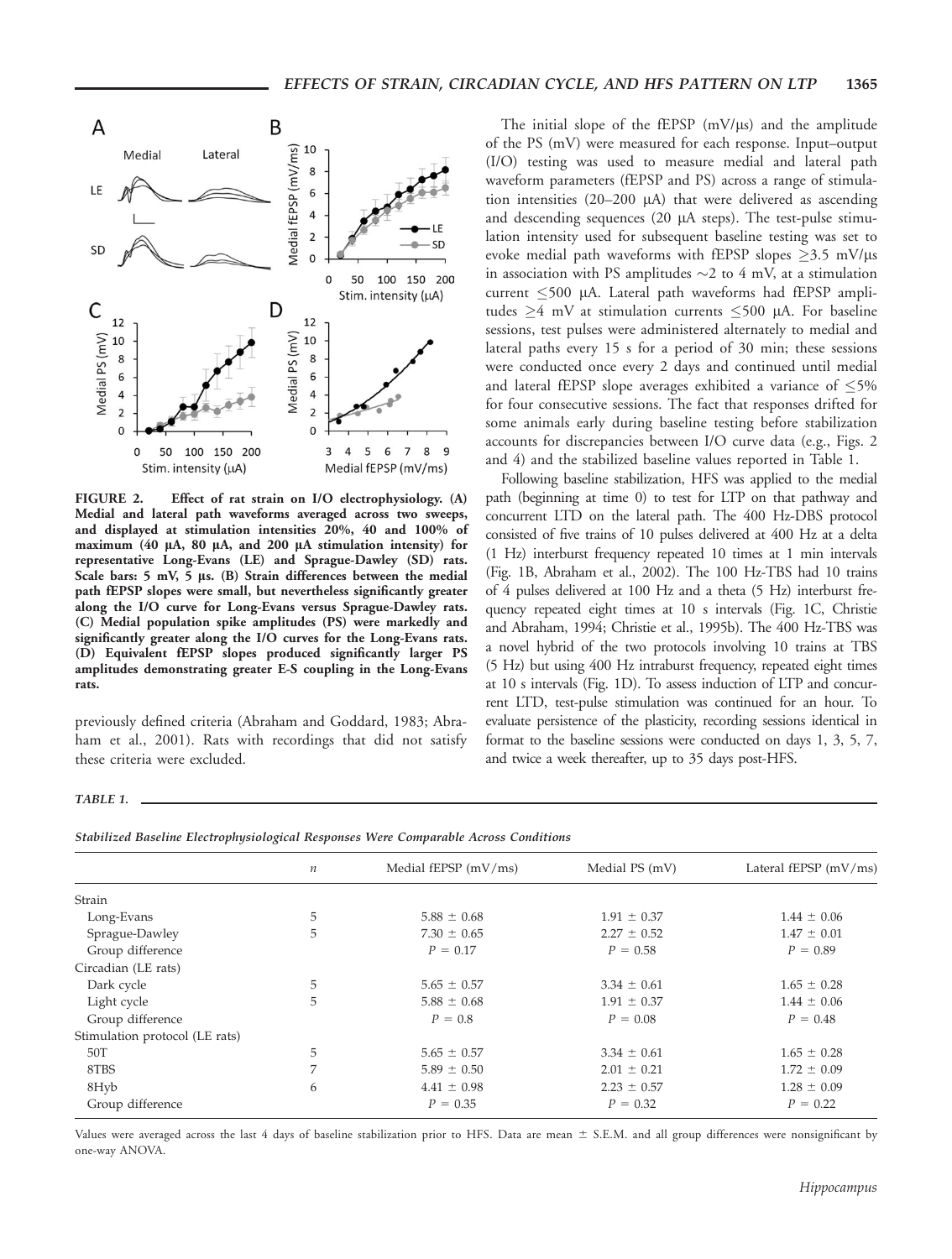#### Data Analysis and Statistics

For I/O testing, the two responses were averaged for each of the stimulus intensities, and then compared across experimental conditions using a 2-way analysis of variance (ANOVA) with repeated measures. For analysis of fEPSP-spike (E-S) coupling, the medial path PS amplitudes were plotted against the medial path fEPSP slopes. Because the relationship between these variables was fit by an exponential function, the data were logtransformed (base 10) and a linear regression was applied. The slopes of this function were compared using analysis of covariance (ANCOVA), with fEPSP slope as the covariate.

LTP and concurrent LTD values were expressed as a percentage change in fEPSP slope relative to the average value taken from the last 4 days of baseline stimulation. Data taken on the day of HFS were analyzed by dividing the 60-min period following the onset of HFS into six, 10 min bins; values were then compared across experimental conditions with a two-way ANOVA with repeated measures. Data recorded on the days after HFS were compared across conditions using a two-way ANOVA with repeated measures. The LTP and concurrent LTD group data were expressed as mean  $\pm$  S.E.M. The post-HFS data were fit by a single exponential function (Abraham et al., 2002). For all analyses, an alpha level of  $P \le 0.05$  was defined as statistically significant, and Tukey's post hoc testing was performed where appropriate.

#### RESULTS

#### Effect of Rat Strain on Dentate Granule Cell Excitability

For this study, Sprague-Dawley ( $n = 5$ ) and Long-Evans  $(n = 5)$  rats were maintained on a conventional 12:12 h light/ dark circadian cycle, and all experimentation took place 7 to 9 h after lights-on. Analysis by two-way ANOVA with repeated measures revealed that differences in the slope of the medial path fEPSPs were small across the I/O, but significantly greater for Long-Evans rats (strain main effect  $F_{(1,54)} = 4.942$ ,  $P =$ 0.041; Figs. 2A,B). There was no significant difference in the lateral path fEPSP slope ( $F_{(1,54)} = 0.009$ ,  $P = 0.926$ ; Fig. 2A). Interestingly, the same range of stimulation intensities evoked much greater population spike amplitudes in Long-Evans than in Sprague-Dawley rats (strain  $\times$  intensity,  $F_{(9,54)} = 5.86$ ,  $P <$ 0.001; Figs. 2A,C). The curve-fitting procedures described above demonstrated a strong correlation between medial fEPSP slope and PS amplitude that approximated a single exponential function (Long-Evans  $R^2 = 0.95$ , Sprague-Dawley,  $R^2 = 0.83$ ; Fig. 2D). Following log transformation, ANCOVA of the E-S slope revealed that comparable levels of fEPSP activation were associated with significantly greater population spike amplitudes in Long-Evans rats (strain main effect,  $F_{(1,75)} = 6.2,414$ ,  $P =$ 0.015). These findings suggest that the excitability of dentate granule cells, as measured by E-S coupling, was greater in Long-Evans rats.



FIGURE 3. Effect of rat strain on LTP but not concurrent LTD. (A) Pre-HFS waveforms (dashed lines) are averages of 30 sweeps sampled immediately before 400 Hz-DBS; post-HFS waveforms (solid lines) are averages of the final 30 sweeps obtained at 45 to 60 min. Scale bars: 5 mV, 5 ls. (B) Following 400 Hz-DBS, Long-Evans rats (LE) exhibited more LTP of medial path fEPSPs than Sprague-Dawley (SD) rats. No strain difference was observed in the induction of concurrent LTD in the lateral path. (C) LTP persisted at a higher level for 7 days post-HFS in Long-Evans rats than Sprague-Dawley rats. No significant strain effect occurred in the persistence of concurrent LTD in the lateral path. Solid lines are exponential functions fitted to the averaged group data.

## Effect of Rat Strain on LTP but not Concurrent LTD

The 400 Hz-DBS protocol (termed 50T in previous publications) has been used extensively to study the properties of LTP and concurrent LTD in freely moving Sprague-Dawley rats, but the efficacy of this protocol has not been characterized in the Long-Evans strain. To address this issue, we first adjusted the stimulation intensities to obtain baseline responses that met the criteria described in the Methods. These baseline responses did not differ significantly between the strains (Table 1), although a trend towards a difference in the E-S coupling was still apparent. Note that this lack of effect is not inconsistent with the above I/O data, as the baseline analysis was for only a single stimulus intensity set relatively low on the E-S curve. During HFS, a stronger stimulus intensity was utilized (Methods). In both strains, robust LTP (Long-Evans,  $35.6 \pm 3.3\%$ ; Sprague-Dawley,  $15.7 \pm 3.4\%$ ) and LTD (Long-Evans, -28.2  $\pm$  8.2%; Sprague-Dawley,  $-39.4 \pm 4.1$ %; Fig. 3A) were generated, as measured 50 to 60 min post-HFS. However, Long-Evans rats demonstrated significantly greater LTP of the medial fEPSPs than Sprague-Dawley rats  $(F_{(1,40)} = 12.74, P = 0.007;$ Figs. 3A,B). Analysis of LTP persistence revealed that this strain difference in LTP was sustained for at least one week following HFS  $(F_{(1,39)} = 8.194, P = 0.021; Fig. 3C)$ . No significant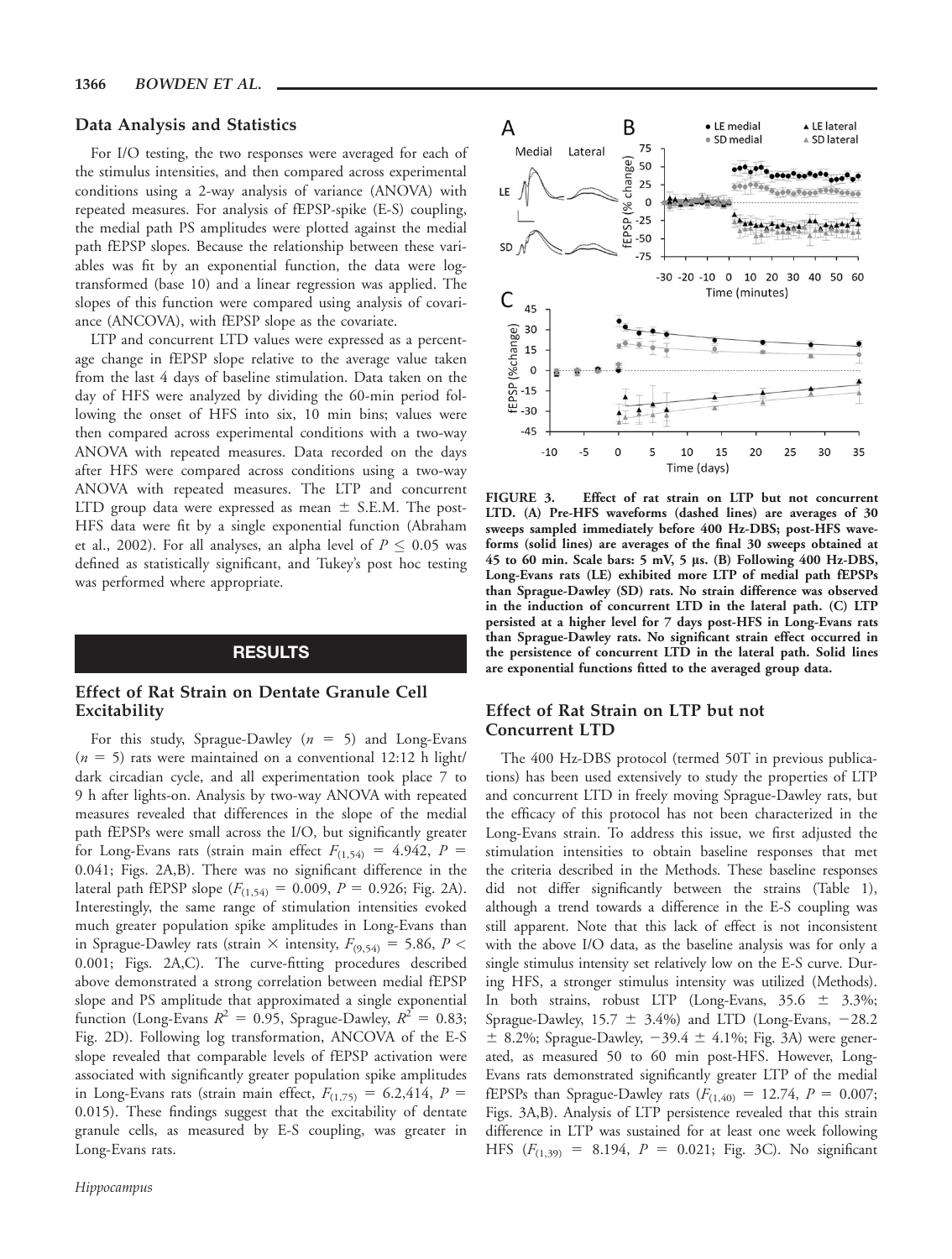

FIGURE 4. Effect of circadian cycle on I/O electrophysiology. (A) Example waveforms from I/O analysis. Medial and lateral path waveforms were averaged across two sweeps, and displayed at stimulation intensities  $20\%$ , 40 and  $100\%$  of maximum (40  $\mu$ A, 80 µA, and 200 µA stimulation intensity) for representative dark phase and light phase in Long-Evans rats. Scale bars: 5 mV, 5 ls. (B) Medial fEPSP slopes across the I/O curve were equivalent between light phase and dark phase rats. (C) Dark phase and light phase PS amplitudes were not significantly different. (D) Equivalent fEPSP slopes produced significantly larger PS amplitudes demonstrating greater E-S coupling in the dark phase.

strain effect was observed in the induction or persistence of concurrent LTD (Fig. 3).

#### Effect of Circadian Cycle on Dentate Granule Cell Excitability

To test for circadian modulation of synaptic plasticity, a second group of Long-Evans rats ( $n = 5$ ) was studied at the same time as the above animals, but maintained on a reversed 12:12 h dark/light cycle. All experimentation for these rats took place 7 to 9 h after lights-off. The results from this group were compared with the data obtained from the Long-Evans rats studied during the light phase. Two-way ANOVA of I/O data revealed no significant effect of circadian cycle on either medial or lateral path fEPSPs before HFS (Figs. 4A,B). Similarly, there was no significant effect on population spike amplitudes, although there was a trend for larger spikes during the dark phase (Figs. 4A,C). Subsequent E-S analysis revealed that the relationship between PS amplitude and fEPSP slope was fit by an exponential function (light  $R^2 = 0.95$ , dark  $R^2 = 0.97$ , Fig. 4D). The difference in the slope of the log-transformed E-S data between the light and dark phases was highly significant (strain,  $F_{(1,66)} = 18.11$ ,  $P < 0.001$ , Fig. 4D). This result indicates that E-S coupling was enhanced during the dark phase.

#### Effect of Circadian Cycle on LTP but not Concurrent LTD

In both circadian groups, 400 Hz-DBS induced LTP in the medial path (light phase, 35.6  $\pm$  3.3%; dark phase, 42.5  $\pm$ 5.3%) and concurrent LTD in the lateral path (light phase,  $-28.2 \pm 8.1\%$ ; dark phase,  $-25.2 \pm 4.6\%$ , Figs. 5A,B). There was no significant difference between dark and light phases in LTP measured at 50 to 60 min post-HFS (Fig. 5B). LTP was slightly but significantly greater during the dark phase than the light phase over the next 14 days post-HFS ( $F_{(1,32)}$  = 6.03,  $P < 0.05$ ) with the strongest differences at 7 and 14 days  $(P < 0.05)$ , but not beyond (Fig. 5C). Although there was an apparent trend for concurrent LTD to be greater in the light phase, this effect did not reach statistical significance ( $F_{(1,20)}$  = 0.708,  $P = 0.439$ ; Figs. 5A–C).

#### Effect of Stimulation Pattern on LTP and Concurrent LTD

Experiments investigating the influence of stimulation pattern on LTP and concurrent LTD were conducted during the dark phase (Fig. 6A). Two additional groups of Long-Evans rats, receiving either the 100 Hz-TBS ( $n = 7$ ) or 400 Hz-TBS  $(n = 6)$  protocols, were interleaved and compared with the 400 Hz-DBS group described above. ANOVA revealed a highly significant difference in the efficacy of HFS protocols to induce



FIGURE 5. Effect of circadian cycle on LTP but not concurrent LTD. (A) Pre-HFS waveforms (dashed lines) are averages of 30 sweeps sampled immediately before 400 Hz-DBS; post-HFS waveforms (solid lines) are averages of the final 30 sweeps obtained at 45 to 60 min. Scale bar: 5 mV, 5 µs. (B) No significant differences in the induction of LTP and concurrent LTD compared across the dark and light phases. (C) Comparison across the subsequent 35 days revealed slight but significantly greater LTP at days 7 and 14 during the dark phase. No significant circadian differences were observed in the persistence of lateral path LTD.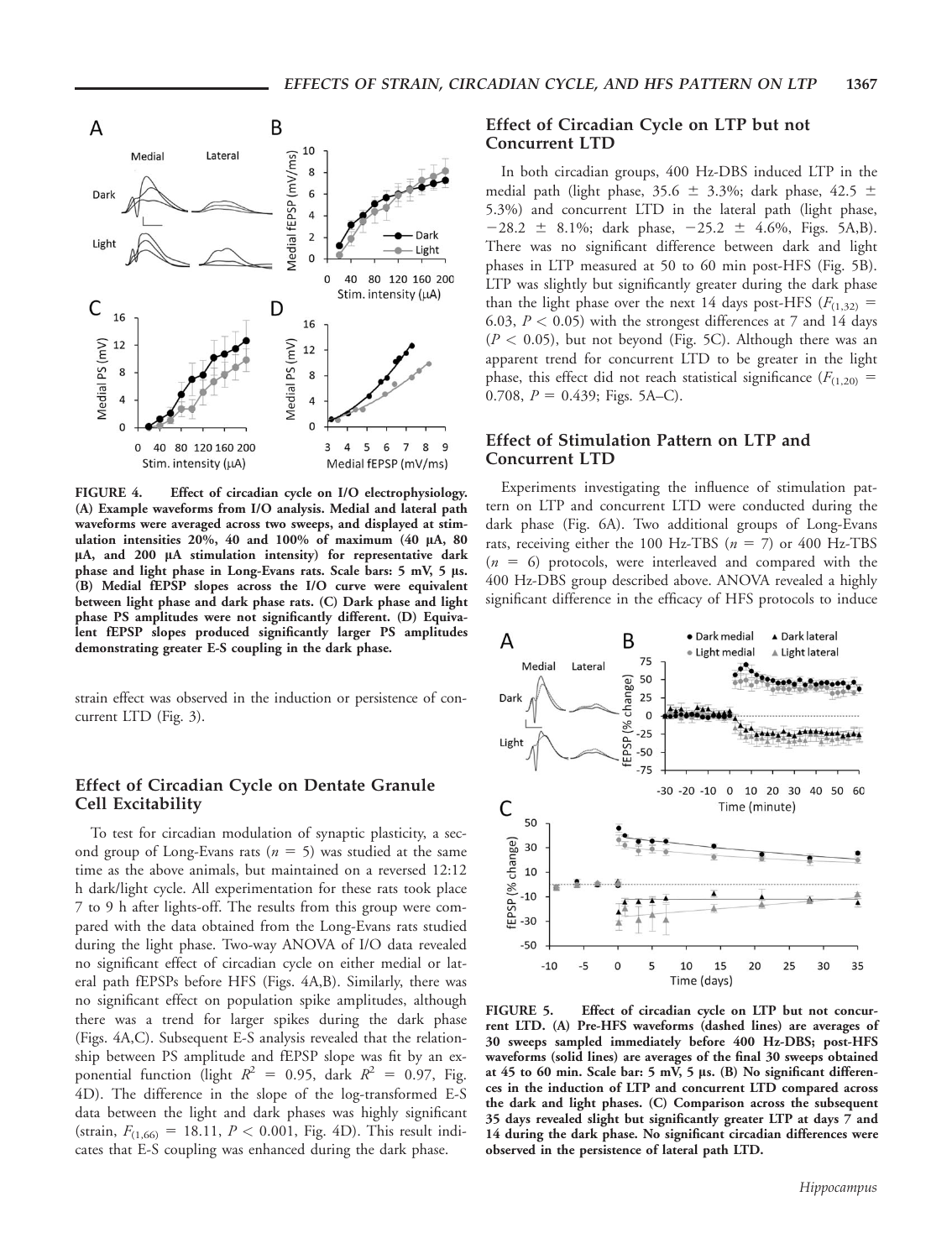

FIGURE 6. Effect of stimulation pattern on LTP and concurrent LTD. (A) Pre-HFS waveforms (dashed lines) are averages of 30 sweeps sampled immediately before HFS; post-HFS waveforms (solid lines) are averages of the final 30 sweeps obtained at 45 to 60 min. Scale bars: 5 mV, 5 ls. (B) Summary of the LTP and concurrent LTD measured from the final 10 min post-HFS for the three induction protocols. (C) The 400 Hz protocols produced greater LTP and concurrent LTD than 100 Hz-TBS (\*P < 0.05,  $* p < 0.01$ ,  $* p < 0.001$  displayed relative to 100 Hz-TBS). There was no significant difference between 400 Hz-TBS and 400 Hz-DBS. (D) LTP evoked by 400 Hz-DBS exhibited greater persistence than the LTP evoked by 400 Hz-TBS. The persistence of concurrent LTD did not differ between the two groups. LTP and concurrent LTD induced by 100 Hz-TBS was not sufficiently strong to warrant further analysis.

medial path LTP  $(F_{(2,75)} = 16.493, P < 0.001)$  and concurrent lateral path LTD ( $F_{(2,50)} = 9.18$ ,  $P = 0.005$ ). The 400 Hz-DBS protocol resulted in robust LTP  $(42.5 \pm 5.4\%)$ , whereas 100 Hz-TBS did not induce LTP (9.8  $\pm$  4.9%; P = 0.15, Figs. 6B,C). Increasing the pulse frequency of the TBS protocol to 400 Hz produced LTP comparable to that produced by the 400 Hz-DBS protocol (35.0  $\pm$  4.5% Fig. 6C). A similar pattern of results was observed for LTD (Figs. 6B,C). Notably, both the 100 Hz-TBS and 400 Hz-TBS protocols had identical pulse number (320) and train spacing (5 Hz); thus it was the switch in frequency from 100 Hz to 400 Hz that was critical for generating the LTP and LTD. The difference apparent early in the temporal profile of LTP induced by 400 Hz-DBS and 400 Hz-TBS (Fig. 6B) is largely attributable to the

difference in spacing of the HFS episodes (Figs. 1B–D). Thus, the 1 min intervals between the 400 Hz-DBS episodes permitted measurement of potentiated evoked responses over the initial 10 min period from HFS onset, but spacing of the TBS episodes (10 s intervals) was not sufficiently long to permit recording of responses and assessment of between episodes for this protocol (Fig. 6B).

Although LTP was comparable at 60 min post-HFS for the two 400 Hz protocols, the LTP induced by 400 Hz-DBS persisted for longer and at higher levels than LTP induced by 400 Hz-TBS  $(F_{(1,36)} = 41.092, P < 0.001,$  Fig. 6D). Since these protocols had the same stimulation frequency (400 Hz), the greater efficacy of the DBS protocol are likely attributable to differences in either train spacing (1 vs. 5 Hz) or total pulse number (500 vs. 320, Figs. 1B,D).

#### **DISCUSSION**

These experiments served to identify several conditions that modulate LTP and concurrent LTD in the DG of freely moving rats. Regarding strain differences, Long-Evans rats had greater baseline E-S coupling suggesting that they have more excitable dentate granule cells than Sprague-Dawley rats. In addition, LTP was significantly greater in Long-Evans rats. Comparison of circadian effects in Long-Evans rats revealed greater baseline E-S coupling and more LTP during the dark phase. Interestingly, concurrent LTD was not significantly affected by strain or circadian cycle. In the testing of HFS protocols, conventional 100 Hz-TBS did not elicit LTP or concurrent LTD; however, when the same number of stimuli were delivered at 400 Hz, robust LTP and concurrent LTD were produced. It is unlikely that any of these effects were due to behavioral differences at the time of recording, because all rats were well habituated to the recording environment, and recordings only commenced after rats were in a quietly alert state (Abraham et al., 2002).

No previous study has directly compared DG electrophysiology between Long-Evans and Sprague-Dawley rats, even though each strain has been used extensively in previous studies of DG LTP induction and persistence (Douglas and Goddard, 1975; McNaughton et al., 1978; Levy and Steward, 1979; Abraham and Goddard, 1983; Doyère et al., 1997). We observed that E-S coupling, a measure dependent on the intrinsic excitability of the dentate granule cells, feed-forward inhibition and the activity of neuromodulatory inputs (Kairiss et al., 1987; Kitchigina et al., 1997; Marder and Buonomano, 2003) was higher in Long-Evans rats than Sprague-Dawley rats. It is not possible to determine from our field potential studies which of these variables accounts for the strain difference in granule cell excitability. It is notable, however, that Long-Evans rats also exhibited greater LTP induction and persistence, a finding that may relate to the increased cell excitability (present data) and spatial memory performance (Tonkiss et al., 1992) of these animals.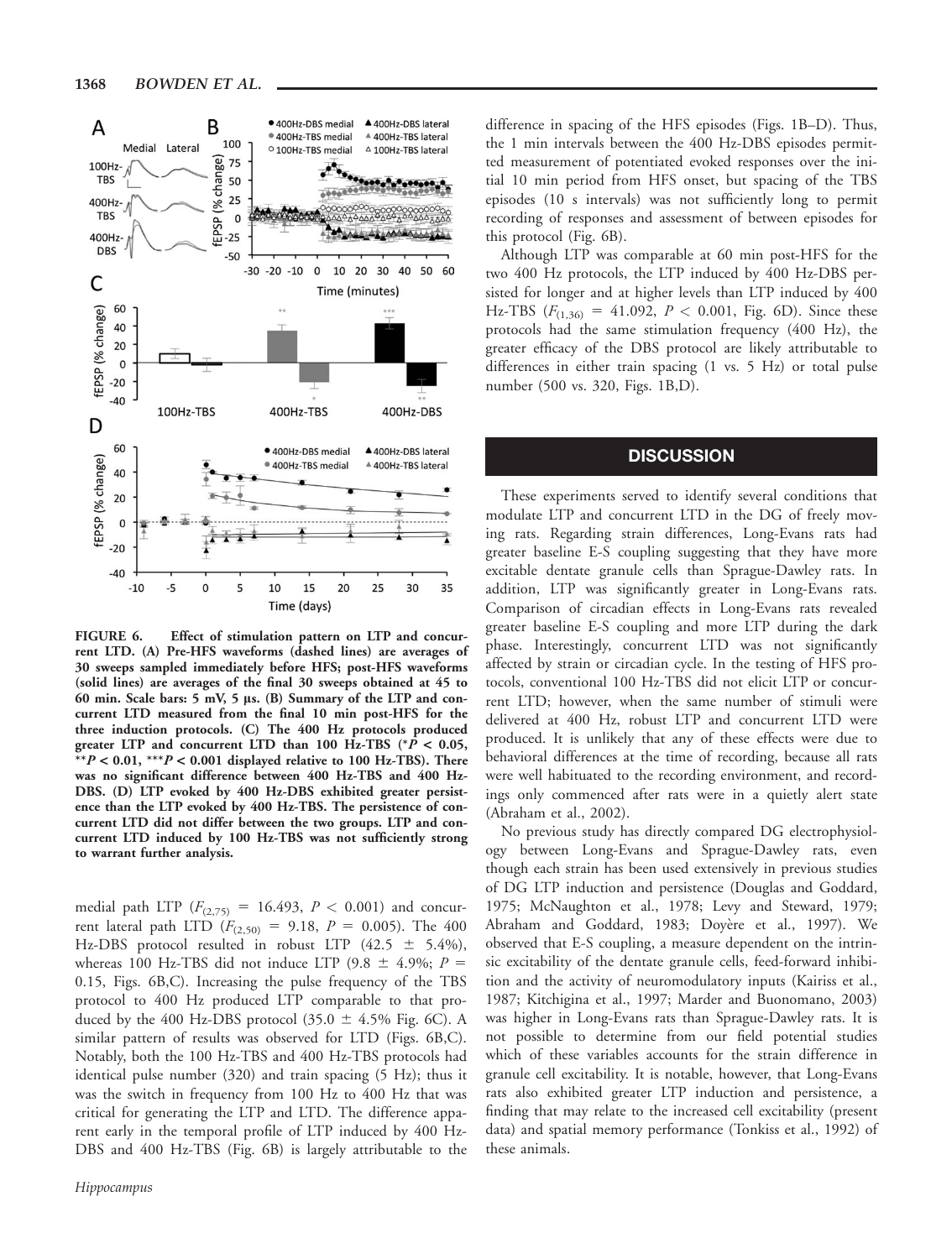The greater E-S coupling we found during baseline recordings in the dark phase of Long-Evans rats is consistent with previous findings (Barnes et al., 1977). Here we also report for the first time that LTP induction in freely moving rats is significantly enhanced in the dark phase as well. As above, we hypothesize that enhanced LTP in the dark cycle is in part due to the elevated excitability of the granule cells, although variations in other factors including the level of neuromodulatory transmitters, such as noradrenaline, could also play a role in both the excitability change and the LTP enhancement (Stanton and Sarvey, 1987; Wagner et al., 1993; Kitchigina et al., 1997).

Although the first studies of LTP used 15 Hz stimulation (Bliss and Lømo, 1973; Bliss and Gardner-Medwin, 1973), it was soon realized that higher frequencies produced more robust and longer lasting LTP at perforant path synapses (Douglas and Goddard, 1975; Douglas, 1978). Contemporary studies typically use frequencies in the 250 to 400 Hz range in vivo (Winson and Dahl, 1986; Doyère et al., 1997; Abraham et al., 2002). In the DG, it was shown that 400 Hz-DBS is capable of producing LTP lasting up to 1 year (Abraham et al., 2002), whereas in area CA1, 100 Hz-TBS can produce LTP lasting weeks (Staubli and Lynch, 1987), making these benchmark protocols for comparison.

To our knowledge, no published studies have used 100 Hz TBS protocols in the DG of freely moving animals. However, we have reported previously that this protocol elicits LTP and concurrent LTD in the DG of anesthetized rats (Christie and Abraham, 1992, 1994; Christie et al., 1995b), leading to the prediction that it would also be effective in awake animals. To our surprise, 100 Hz-TBS failed to elicit either LTP or concurrent LTD in the DG of freely moving rats. However, simply increasing the intratrain frequency to 400 Hz produced robust LTP and concurrent LTD, similar in magnitude and persistence to that generated by the 400 Hz-DBS that has been our standard protocol in prior studies. The reason for the standard 100 Hz-TBS being effective only in anesthetized animals is not clear. We speculate, however, that the 400 Hz protocols are generally more effective because they generate a more rapidly rising depolarization that overcomes strong inhibitory influences and the relatively high threshold for LTP of mature dentate granule cells (McNaughton and Barnes, 1977; Douglas et al., 1983; Hanse and Gustafsson, 1992).

In this investigation, we have demonstrated that rat strain and the circadian state have an impact on the excitability of dentate granule cells, and correspondingly affect LTP, although not concurrent LTD. Furthermore, we found that synaptic plasticity in the DG is preferentially responsive to 400 Hz as opposed to 100 Hz stimulation bursts. This frequency effect is unique to recordings from animals in the awake state, and thus may reflect a categorical difference in the function of the DG when rats are awake and freely moving. Overall, these findings extend our understanding of how key natural and experimental factors affect the induction and persistence LTP and concurrent LTD in freely moving animals.

#### Acknowledgments

The authors thank Mrs. Sara E. Mason-Parker for her assistance with the surgery and recording procedures.

#### REFERENCES

- Abraham WC, Christie BR, Logan B, Lawlor P, Dragunow M. 1994. Immediate early gene expression associated with the persistence of heterosynaptic long-term depression in the hippocampus. Proc Natl Acad Sci USA 91:10049–10053.
- Abraham WC, Goddard GV. 1983. Asymmetric relationships between homosynaptic long-term potentiation and heterosynaptic long-erm depression. Nature 305:717–719.
- Abraham WC, Huggett A. 1997. Induction and reversal of long-term potentiation by repeated high-frequency stimulation in rat hippocampal slices. Hippocampus 7:137–145.
- Abraham WC, Logan B, Greenwood JM, Dragunow M. 2002. Induction and experience-dependent consolidation of stable long-term potentiation lasting months in the hippocampus. J Neurosci 22:9626–9634.
- Abraham WC, Mason-Parker SE, Bear MF, Webb S, Tate WP. 2001. Heterosynaptic metaplasticity in the hippocampus in vivo: A BCM-like modifiable threshold for LTP. Proc Natl Acad Sci USA 98:10924–10929.
- Artola A, von Frijtag JC, Fermont PC, Gispen WH, Schrama LH, Kamal A, Spruijt BM. 2006. Long-lasting modulation of the induction of LTD, LTP in rat hippocampal CA1 by behavioural stress and environmental enrichment. Eur J Neurosci 23:261–272.
- Barnes CA, McNaughton BL, Goddard GV, Douglas RM, Adamec R. 1977. Circadian rhythm of synaptic excitability in rat and monkey central nervous system. Science 197:91–92.
- Benuskova L, Abraham WC. 2007. STDP rule endowed with the BCM sliding threshold accounts for hippocampal heterosynaptic plasticity. J Comput Neurosci 22:129–133.
- Bliss TV, Gardner-Medwin AR. 1973. Long-lasting potentiation of synaptic transmission in the dentate area of the unanaestetized rabbit following stimulation of the perforant path. J Physiol 232:357–374.
- Bliss TV, Lømo T. 1973. Long-lasting potentiation of synaptic transmission in the dentate area of the anaesthetized rabbit following stimulation of the perforant path. J Physiol 232:331–356.
- Campbell IG, Guinan MJ, Horowitz JM. 2002. Sleep deprivation impairs long-term potentiation in rat hippocampal slices. J Neurophysiol 88:1073–1076.
- Chaudhury D, Wang LM, Colwell CS. 2005. Circadian regulation of hippocampal long-term potentiation. J Biol Rhythms 20:225–236.
- Christie BR, Abraham WC. 1992. NMDA-dependent heterosynaptic long-term depression in the dentate gyrus of anaesthetized rats. Synapse 10:1–6.
- Christie BR, Abraham WC. 1994. Differential regulation of pairedpulse plasticity following LTP in the dentate gyrus. Neuroreport 5:385–388.
- Christie BR, Stellwagen D, Abraham WC. 1995a. Evidence for common expression mechanisms underlying heterosynaptic and associative long-term depression in the dentate gyrus. J Neurophysiol 74:1244–1247.
- Christie BR, Stellwagen D, Abraham WC. 1995b. Reduction of the threshold for long-term potentiation by prior theta-frequency synaptic activity. Hippocampus 5:52–59.
- Craig LA, McDonald RJ. 2008. Chronic disruption of circadian rhythms impairs hippocampal memory in the rat. Brain Res Bull 76:141–151.